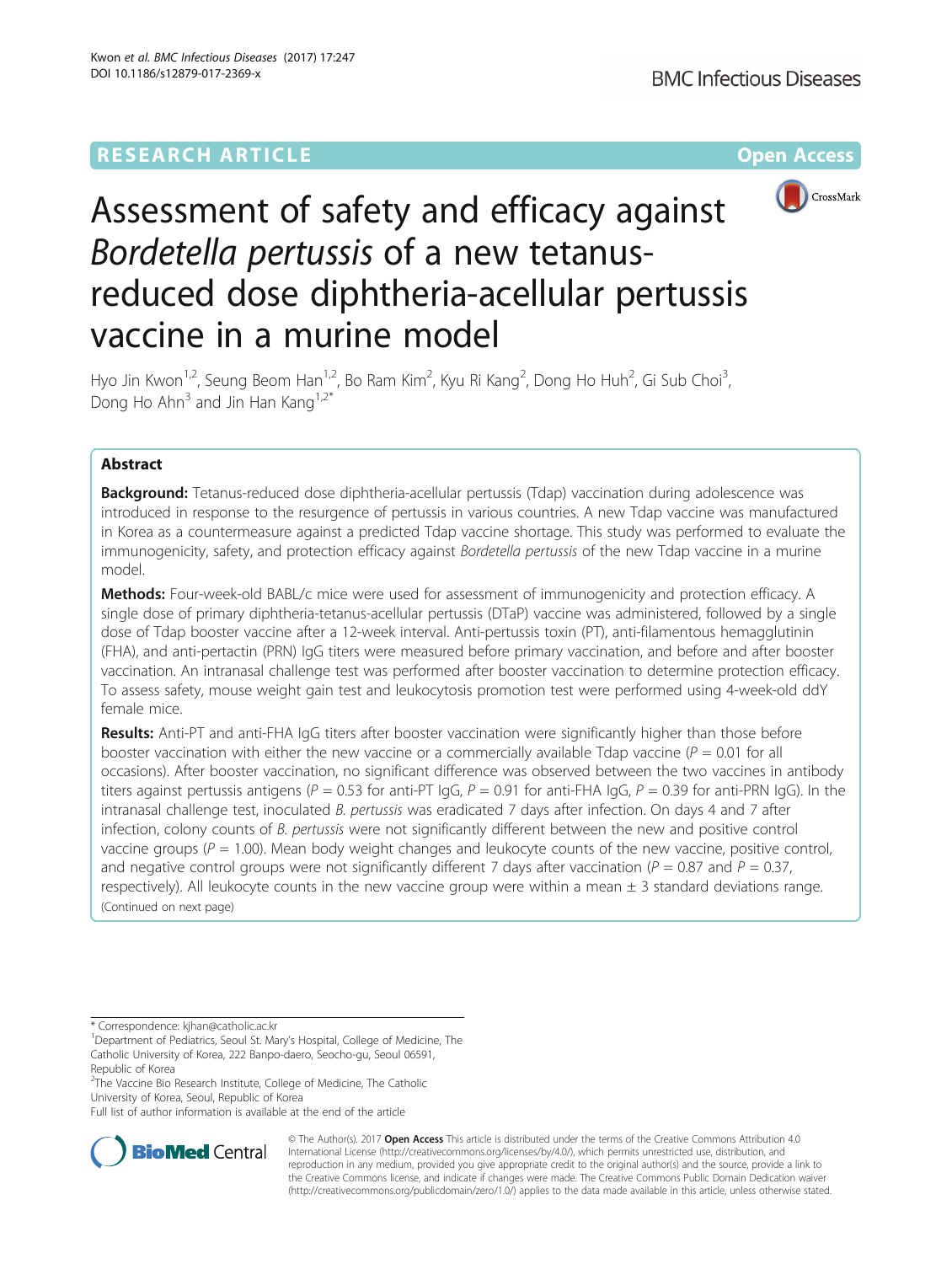## (Continued from previous page)

**Conclusions:** A murine model involving a single dose primary DTaP vaccination followed by a single dose Tdap booster vaccination can be used for non-clinical studies of Tdap vaccines. The new Tdap vaccine manufactured in Korea exhibited comparable immunogenicity, protection efficacy, and safety with a commercially available Tdap vaccine.

Keywords: Diphtheria-tetanus-acellular pertussis vaccine, Immunogenicity, Efficacy, Safety, Mice

## Background

Bordetella pertussis is the causative agent of pertussis, which is characterized by a paroxysmal cough, and may lead to severe complications and mortality [\[1, 2](#page-6-0)]. Occurrence of pertussis has decreased since the introduction of the diphtheria-tetanus-whole cell pertussis (DTwP) vaccine in the 1950s, which contains pertussis antigens as well as diphtheria and tetanus toxoids [\[1](#page-6-0)]. The diphtheria-tetanus-acellular pertussis (DTaP) vaccine was later developed to reduce the severe adverse effects associated with pertussis antigens included in the DTwP vaccine [\[3](#page-6-0)]. In Korea, DTaP vaccines have replaced DTwP vaccines since 1985 [\[4\]](#page-6-0), and in other western countries, DTaP vaccines have been administered since the 1990s [\[1](#page-6-0), [5\]](#page-6-0). However, resurgence of pertussis was observed in various western countries after then [[1, 2](#page-6-0), [5\]](#page-6-0), and it has also been observed in Korea since the 2000s [[4\]](#page-6-0). Such resurgence of pertussis is believed to be a consequence of waning immunity against pertussis acquired by DTaP vaccination, and therefore, a booster vaccination with a tetanus-reduced dose diphtheriaacellular pertussis (Tdap) vaccine during adolescence was introduced [[6, 7\]](#page-6-0). In anticipation of a predicted Tdap vaccine shortage, the Green Cross Corporation (GCC; Yongin, Korea), a pharmaceutical company of Korea, developed a new Tdap vaccine [[8\]](#page-6-0).

The World Health Organization (WHO) recommends conducting non-clinical trials for newly developed vaccines containing acellular pertussis (aP) antigens, if the vaccine contains a novel antigen or is manufactured by a new manufacturer, new process, or new strain [[9](#page-6-0)]. We previously reported the immunogenicity and protection efficacy of the newly developed GCC Tdap vaccine in a murine model in 2015, and demonstrated that the new vaccine showed comparable efficacy with a commercially available Tdap vaccine [[8\]](#page-6-0). However, in the previous study, a robust antibody response was observed after two doses of primary DTaP vaccination, which prevented differentiation of the effects of the Tdap booster vaccine [\[8\]](#page-6-0).

The present study was performed to evaluate the immunogenicity, protection efficacy, and safety of the new GCC Tdap vaccine in a murine model, using a strategy that addressed the limitations of the previous study. This study will assist in the establishment of future nonclinical trials on Tdap vaccines.

## Methods

## Assessment of immunogenicity

Four-week-old BALB/c female mice were acquired from Orientbio Co. Ltd. (Seongnam, Republic of Korea), and the mice were housed under semi-specific pathogen-free conditions with food and water available ad libitum. A single dose of DTaP vaccine was administered as the primary vaccination, and Tdap booster vaccination was performed 12 weeks later. The mice were divided into five groups according to the primary and booster vaccines administered (Table 1). Group 1 mice were injected with phosphate-buffered saline (PBS) as both primary and booster vaccines, and Group 2 mice were administered with DTaP vaccine (Infanrix®, GlaxoSmithKlein, Middlesex, UK) as the primary vaccination and PBS as the booster vaccination. Primary DTaP vaccination and booster tetanus-reduced dose diphtheria (Td) vaccination were administered to mice in Group 3. Those in Groups 4 and 5 received primary DTaP vaccination, and either the new GCC Tdap vaccine (Group 4) or a commercially available Tdap vaccine (Boostrix®, GlaxoSmithKlein; Group 5) as the booster vaccination. The GCC Tdap vaccine and Boostrix® contained identical doses of pertussis antigens: pertussis toxin (PT) 8 μg, filamentous hemagglutinin (FHA) 8 μg and pertactin (PRN) 2.5 μg within 0.5 mL. One-fourth the human dose (0.125 mL) was injected intraperitoneally for all vaccines and PBS as like previous murine model studies on the immunogenicity of aP vaccines [[10](#page-6-0)–[12\]](#page-6-0).

The immunogenicity of vaccines was evaluated by measuring antibody titers against three pertussis antigens (anti-PT IgG, anti-FHA IgG and anti-PRN IgG) using commercially available enzyme-linked immunosorbent

Table 1 Characteristics of study groups

| Group   | Primary vaccine           | Booster vaccine                 |
|---------|---------------------------|---------------------------------|
| Group 1 | Phosphate-buffered saline | Phosphate-buffered saline       |
| Group 2 | DTaP                      | Phosphate-buffered saline       |
| Group 3 | DTaP.                     | Td                              |
| Group 4 | DTaP.                     | Tdap (new GCC vaccine)          |
| Group 5 | DTaP.                     | Tdap (positive control vaccine) |

DTaP diphtheria-tetanus-acellular pertussis, GCC Green Cross Corporation, Td tetanus-reduced dose diphtheria, Tdap tetanus-reduced dose diphtheria-acellular pertussis.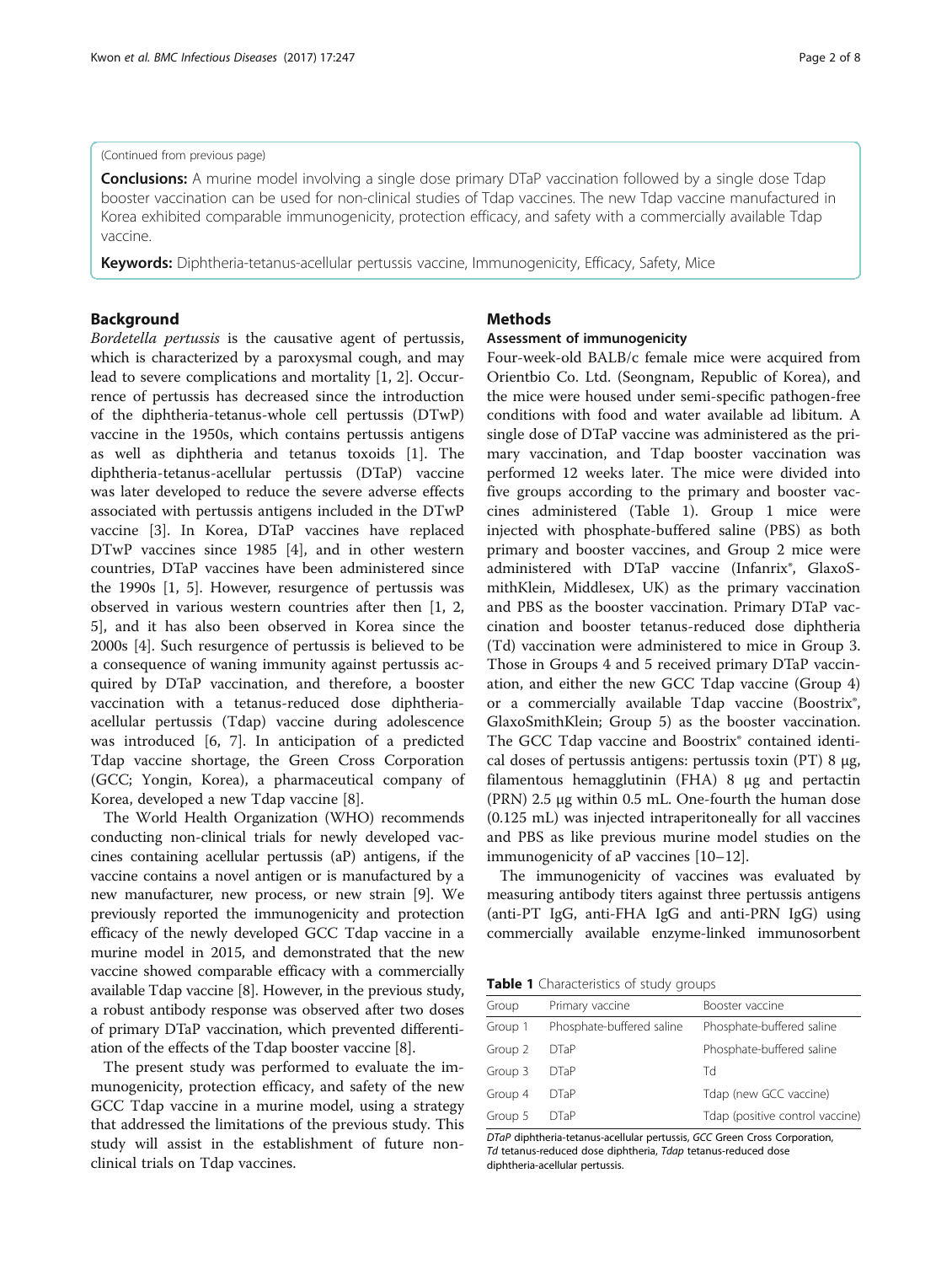assay (ELISA) kits (Alpha Diagnostic International Inc., San Antonio, TX, USA). Blood samples were collected from the retro-bulbar venous plexuses of 10 mice in each group before primary vaccination, immediately before booster vaccination, and 3 weeks after booster vaccination. Anti-diphtheria toxoid (DT) IgG and anti-tetanus toxoid (TT) IgG titers were also measured using commercially available ELISA kits (Alpha Diagnostic International Inc.). Antibody titers of each tested antigen were compared between mice groups at each timepoint, and titers before and after booster vaccination were compared within each group.

## Intranasal challenge test

The protection efficacy against *B. pertussis* infection was evaluated using an intranasal challenge test in Groups 2, 4, and 5. A B. pertussis strain obtained from a Korean adult pertussis patient, which was supplied from the Korean Centers for Disease Control & Prevention (No. 13674), was intranasally inoculated at 6  $\times$  10<sup>6</sup> colony forming units (CFUs) 4 weeks after booster vaccination. Considering that the emergence of genetically mutated B. pertussis strains escaping from vaccine effects was proposed to be a cause of resurgence of pertussis in recent years [\[13\]](#page-6-0), the vaccine effect on the B. pertussis strain isolated from a pertussis patient rather than vaccine strain could be more reliable in the real world. Five mice in each group were sacrificed and their lungs were extracted 2 h, 2 days, 4 days, 7 days, and 9 days after intranasal infection. The lungs were homogenized in 10 mL of PBS, and the homogenates were diluted to concentrations of  $10^{-1}$ ,  $10^{-3}$ , and  $10^{-5}$ . Each diluted homogenate was incubated on a Bordet-Gengou agar plate at 36 °C for 4 days. CFUs of cultured B. pertussis on each agar plate were then determined, and mean CFUs were compared between mice groups at each timepoint.

## Assessment of safety

Mouse weight gain test (MWGT) and leukocytosis promotion (LP) test were performed to determine the safety of the GCC Tdap vaccine. Four-week-old ddY female mice (Orientbio Co. Ltd.), which were used in a previous study on the safety assessment of aP vaccines [[14](#page-6-0)], were also used in the present study. Three groups of 10 mice were intraperitoneally inoculated with the GCC Tdap vaccine (test group), a commercially available Tdap vaccine (Boostrix®, positive control group), and PBS (negative control group), respectively. Each vaccine was administered at 25% of the human dose (0.125 mL). The mice were weighed before vaccination and 1, 2, 5, 6, and 7 days after vaccination. The mean body weights of the three groups were compared at each timepoint, and the vaccine was considered to be non-toxic if the mean body

weight gain of the vaccinated group exceeded 60% of that of the negative control group 7 days after vaccination.

For the LP test, leukocyte counts were determined from tail vein blood samples collected 7 days after vaccination. Because the exact pass criteria for the LP test have not been established, leukocyte counts were simply compared between groups, and test group values were assessed to determine whether they fell consistently within the range of mean  $\pm$  3 standard deviations (SDs) for assessing the assay validity [\[15\]](#page-6-0).

## Statistical analysis

Antibody titers in Groups 1 to 5 were compared using a Kruskal-Wallis test at each sampling timepoint. To assess immunogenicity for each group, antibody titers before and after booster vaccination were compared using a Wilcoxon signed rank test. For the intranasal challenge test, CFU values of B. pertussis in the lungs of GCC vaccinated and positive and negative control mice were compared using a Kruskal-Wallis test at each timepoint. For the safety assessment, mean body weights at each timepoint and leukocyte counts 7 days after vaccination were compared between groups using a one-way analysis of variance test. Statistical analysis was performed using SPSS Statistics version 18.0 (SPSS Inc., Chicago, IL, USA), and statistical significance was defined as a twotailed  $P$  value< $0.05$ .

## Results

## Immunogenicity of the Tdap vaccine

IgG titers against pertussis antigens before primary vaccination were not significantly different among the five groups ( $P = 0.07$  for anti-PT IgG,  $P = 0.57$  for anti-FHA IgG,  $P = 0.91$  for anti-PRN IgG, Fig. [1\)](#page-3-0). Prior to booster vaccination, anti-PT IgG ( $P < 0.01$ ) and anti-FHA IgG  $(P < 0.01)$  titers in Group 1 were significantly lower than all other groups. After booster vaccination, anti-PT IgG and anti-FHA IgG titers significantly increased in Group  $4 (P = 0.01, P = 0.01, respectively)$  and Group 5  $(P = 0.01, P = 0.01,$  respectively). However, no significant differences were observed in anti-PRN IgG titers before and after booster vaccination in these groups. There was no significant difference in anti-PT IgG, anti-FHA IgG, and anti-PRN IgG titers between the Groups 4 and 5 after booster vaccination (Fig. [1\)](#page-3-0).

Anti-DT IgG ( $P = 0.54$ ) and anti-TT IgG ( $P = 0.41$ ) titers were not significantly different among the five groups before primary vaccination, and titers in Groups 2 to 5 were significantly higher than that in Group 1 after primary DTaP vaccination ( $P < 0.01$ ,  $P = 0.01$ , respectively, Fig. [2](#page-3-0)). After booster vaccination, anti-DT IgG ( $P < 0.01$ ) and anti-TT IgG ( $P < 0.01$ ) titers in Groups 3 to 5 were significantly higher than in Groups 1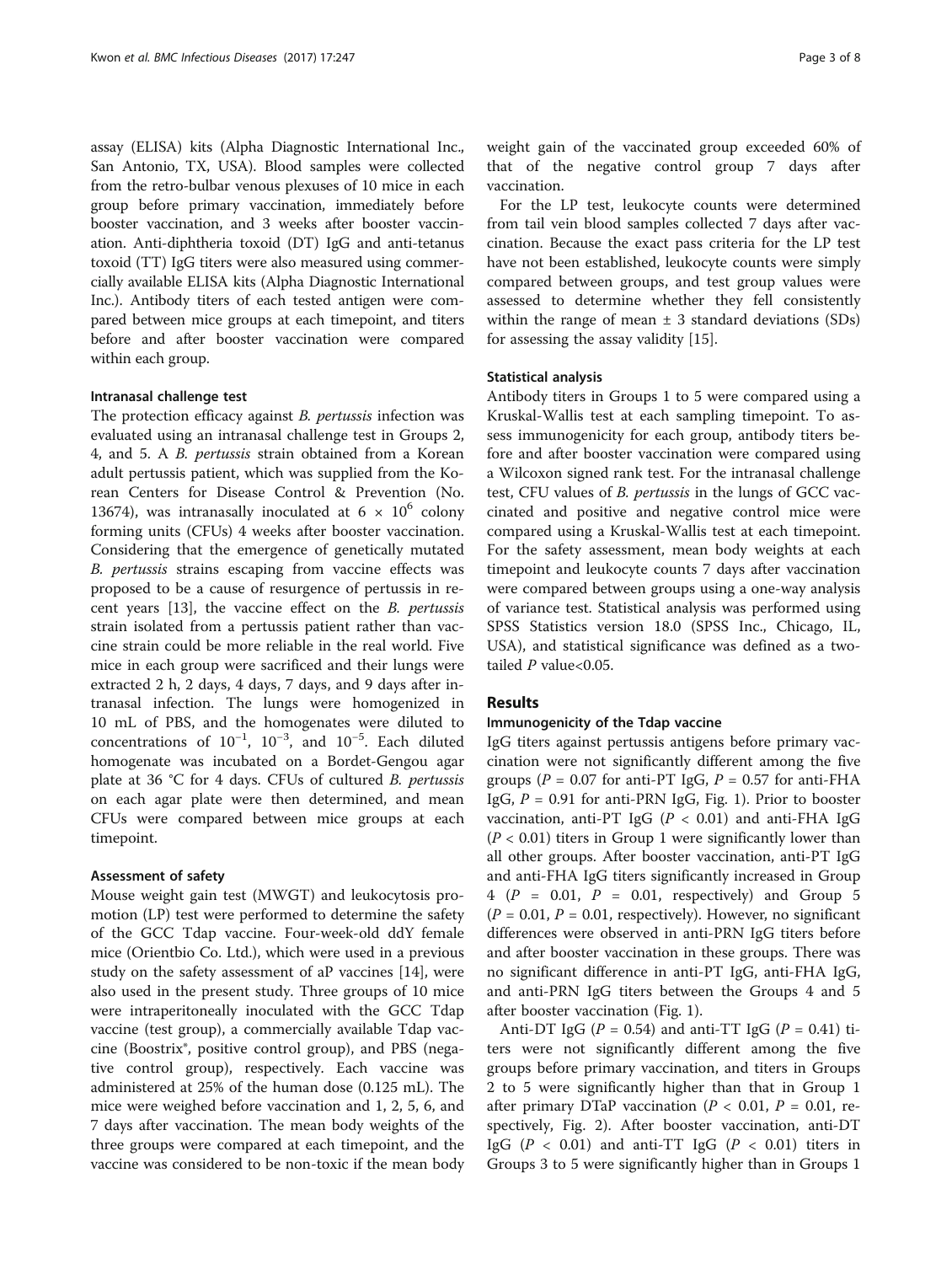<span id="page-3-0"></span>

and 2. Among Groups 3 to 5, anti-TT IgG titers after booster vaccination were not significantly different  $(P = 0.34)$ ; however, the anti-DT IgG titer in Group 3 was significantly higher than in Groups 4 and 5 after booster vaccination ( $P = 0.04$ ).

## Protection efficacy of the Tdap vaccine

On the day of intranasal challenge, colony counts of B. pertussis in the lungs were not significantly different between Groups 2, 4, and 5 (Fig. [3](#page-4-0)). However, on days 2, 4, and 7 after intranasal challenge, CFUs of Groups 4 and 5 were significantly lower than that of Group 2  $(P < 0.01, P = 0.01, P < 0.01,$  respectively). Colony counts 2 days after infection showed a significant difference between Groups 4 and 5 ( $P = 0.02$ ); however, no significant differences were observed at any subsequent timepoints.

## Safety of the Tdap vaccine

Mean body weights of the GCC vaccinated, positive control and negative control groups showed no significant differences prior to vaccination, and mean body weight changes assessed 1, 2, 5, 6, and 7 days after vaccination showed no significant differences between groups (Fig. [4](#page-4-0)). Seven days after vaccination, mean body weight changes of the GCC vaccinated, positive control and negative control groups were  $3.2 \pm 0.7$  g,  $3.7 \pm 1.7$  g and  $3.4 \pm 0.8$  g, respectively ( $P = 0.87$ ). The mean body weight change of the GCC vaccinated group was therefore greater than 60% of those of the positive and negative control groups.

The mean leukocyte counts 7 days after vaccination of the GCC vaccinated, positive control and negative control groups were 5630  $\pm$  1542/μL, 6495  $\pm$  1627/μL, and  $5385 \pm 1497/\mu L$ , respectively, and showed no significant differences between the three groups ( $P = 0.37$ ). The range of leukocyte counts in the GCC vaccinated group was  $4450/\mu L$  to  $9850/\mu L$ , and all values were within a mean  $\pm$  3 SD range.

## Discussion

In the present study, the immunogenicity and safety of a newly developed Tdap vaccine were determined in a murine model. The new Tdap vaccine showed comparable immunogenicity, protection efficacy, and safety with a commercially available Tdap vaccine.

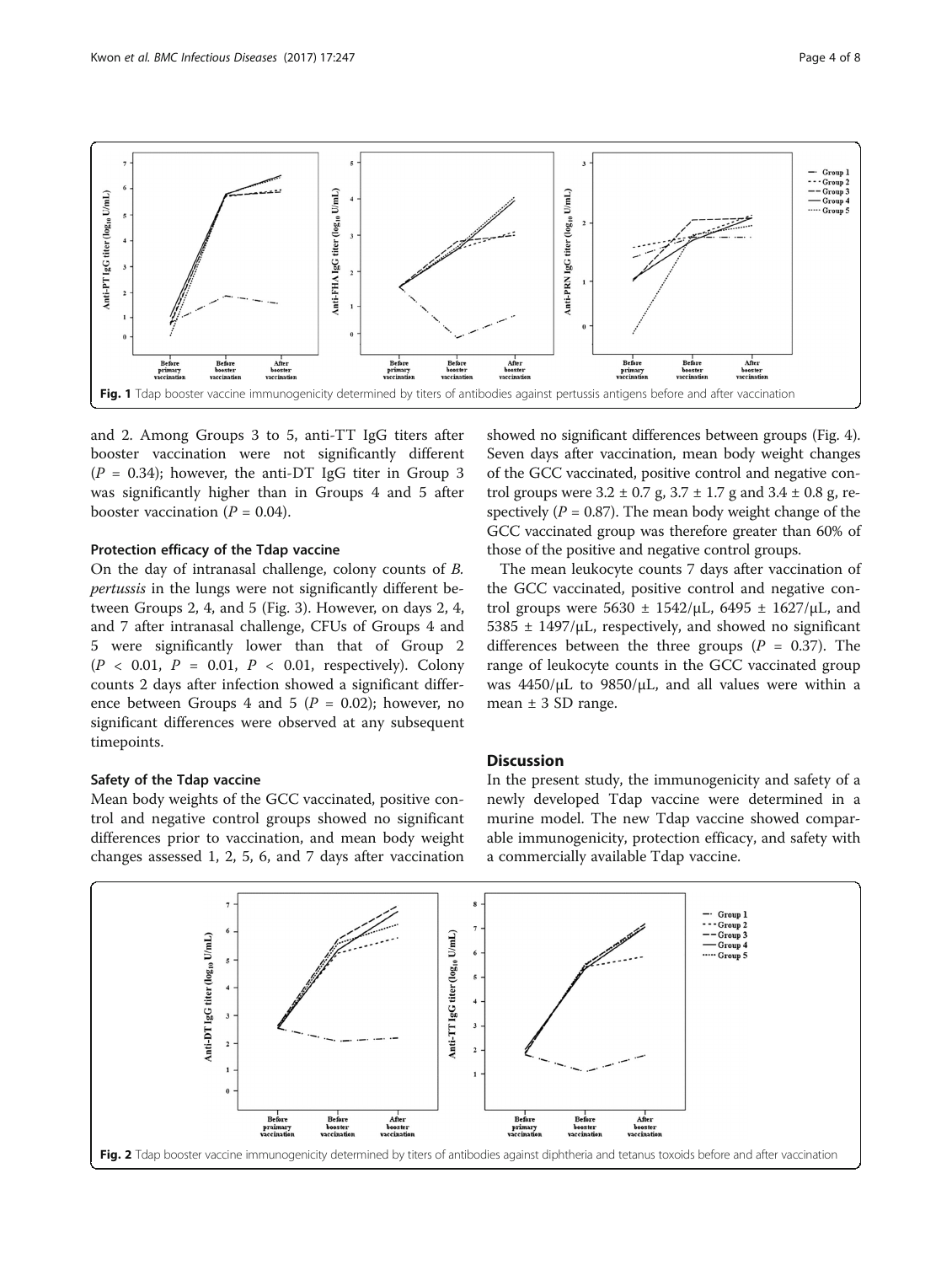<span id="page-4-0"></span>

The WHO recommends a non-clinical study as well as a clinical study before approval and implementation of a new vaccine containing aP antigens [\[9\]](#page-6-0). Accordingly, several non-clinical trials on the immunogenicity, protection efficacy, and safety of DTaP vaccines have been reported [\[10](#page-6-0), [11, 16, 17](#page-6-0)]. However, only a few nonclinical trials on Tdap vaccines have been reported as commercially available Tdap vaccines were manufactured using the same aP antigens included in approved DTaP vaccines [[12](#page-6-0)], and Tdap vaccines were approved

based on clinical trial results [\[18](#page-6-0)–[20\]](#page-6-0). Although nonclinical trials are necessary for Tdap vaccines manufactured by companies that have not previously produced DTaP vaccines, the methodology of these trials has yet to be established. In particular, it is essential to determine whether Tdap vaccines containing lower doses of diphtheria toxoid and pertussis antigens compared with DTaP vaccines can induce a boosting effect. We have previously reported preliminary results from a nonclinical study of the new GCC Tdap vaccine using a

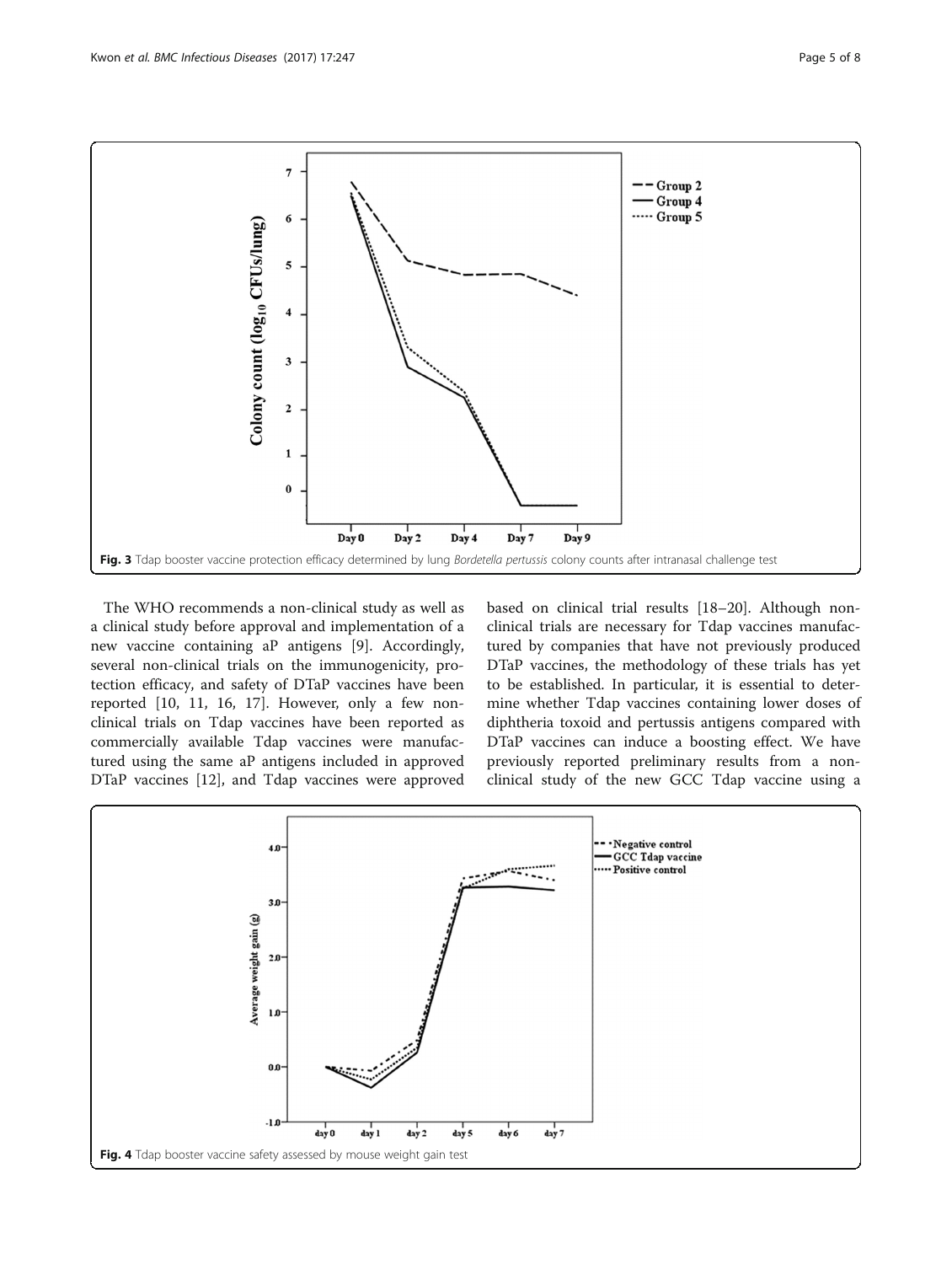murine model [[8\]](#page-6-0). In this study, mice received two doses of DTaP vaccine as primary vaccination followed by a single dose of Tdap vaccine as booster vaccination, a method that considered the human vaccination schedule of four doses of DTaP vaccine and one dose of Tdap vaccine [[8\]](#page-6-0). Although the new Tdap vaccine showed favorable immunogenicity and protection efficacy against B. pertussis intranasal challenge, antibody titers against pertussis antigens were high even before Tdap booster vaccination, and inoculated B. pertussis was completely eradicated within 5 days of intranasal challenge [\[8](#page-6-0)]. These results are believed to be a consequence of the prolonged effect of two shots of DTaP vaccination supplementing the boosting effect of Tdap vaccination. As a result, primary DTaP vaccination was administered as a single dose in the present study, and the interval between the primary and booster vaccinations was extended from 6 weeks to 12 weeks.

In the present study, anti-PT IgG and anti-FHA IgG titers significantly increased in the GCC vaccine group (Group 4) and positive control group (Group 5) after Tdap booster vaccination, and no significant difference was observed after booster vaccination between the two groups. Therefore, the immunogenicity of a Tdap vaccine can be determined using one dose of primary DTaP vaccine followed by one dose of Tdap booster vaccine in a murine model, and the new GCC Tdap vaccine showed immunogenicity comparable with a commercially available Tdap vaccine using this strategy. In a previous non-clinical study of a Tdap vaccine in a murine model, one dose of primary DTwP vaccine was administered followed by one dose of Tdap booster vaccine 12 weeks later [[12\]](#page-6-0). The boosting effect of the Tdap vaccine decreased upon reduction of pertussis antigen dose in the primary DTwP vaccine, and the authors therefore recommended an increased interval between primary and booster vaccinations to rule out residual effects of primary vaccination [[12](#page-6-0)]. In the present study, the antibody titers against pertussis antigens, DT and TT tended to increase after booster vaccination even in the Groups 2 and 3, in which PBS or Td vaccine was administered as the booster vaccination, although the anti-PT and anti-FHA IgG titers against pertussis antigens in the Groups 2 and 3 were lower than those in the Groups 4 and 5. This result could be caused by the prolonged effects of the primary DTaP vaccination in the Groups 2 and 3. Therefore, the interval between primary and booster vaccinations should be longer than 12 weeks to completely exclude the residual effects of the primary vaccination.

An intranasal challenge test was additionally performed to determine the protection efficacy of the Tdap vaccine against B. pertussis in the present study, although the WHO recommendations for non-clinical studies only specify antibody tests [\[9](#page-6-0)]. Because B. pertussis was eradicated within 5 days of intranasal infection in the preliminary study [\[8](#page-6-0)], colony counts were determined 2 and 4 days after infection in the present study. With the use of a single dose of DTaP vaccine, the bacteria were eradicated 7 days after intranasal infection, 2 days later than with two doses. The GCC vaccine group showed significantly lower CFUs than the positive control group 2 days after infection, indicating a potent effect in the early phase. If we consider that the results of the intranasal challenge test in a murine model are representative of clinical efficacy in humans [\[11\]](#page-6-0), the new GCC Tdap vaccine may be used effectively in the clinical field. In addition, the new Tdap vaccine showed comparable results with a commercially available Tdap vaccine in MWGT and LP test. Therefore, further clinical trials for the new Tdap vaccine may be performed safely. In mice treated with DTaP vaccine at 25% of the human dose, inoculated B. pertussis persisted longer than 9 days after intranasal challenge in the negative control group injected with normal saline as a booster vaccination. We thought this dose was sufficiently low to prevent residual effects of the primary DTaP vaccination on the boosting response of the Tdap vaccine, given the 12-week interval between primary and booster vaccinations; however, an interval longer than 12 weeks could be appropriate to exclude the residual effects, considering the results of the immunogenicity assessment.

This study has several limitations. Neither the GCC nor the commercial Tdap vaccine had a significant effect on anti-PRN IgG titers. However, significant humoral immune responses to PT and FHA and a significant protection efficacy in the intranasal challenge model were observed in both groups. Although cellular immune responses also play an important role in the protective immunity against B. pertussis [[17,](#page-6-0) [21](#page-7-0)–[23\]](#page-7-0), they were not measured in the present study. In previous studies, Th1 and Th17 responses were detected after DTwP vaccination and natural B. pertussis infection, and Th2 responses were detected after DTaP vaccination [[17,](#page-6-0) [21](#page-7-0), [22, 24](#page-7-0)]. In contrast, some investigators reported Th1 dominant responses or Th1 and Th2 mixed responses even after DTaP vaccination [\[16,](#page-6-0) [25\]](#page-7-0). Moreover, cellular immune responses after booster DTaP or Tdap vaccination differed according to the type of primary vaccination in some studies [\[12,](#page-6-0) [26\]](#page-7-0). Therefore, future studies should determine cellular immune responses elicited by Tdap booster vaccination. Based on the results of cellular immune responses of the new Tdap vaccine with a combination of the results of the present study, clinical trials should be planned. For in vivo assessment of residual toxicity of aP antigens, a histamine sensitization test is recommended [[9\]](#page-6-0). The present study instead used MWGT and LP test. The histamine sensitization test is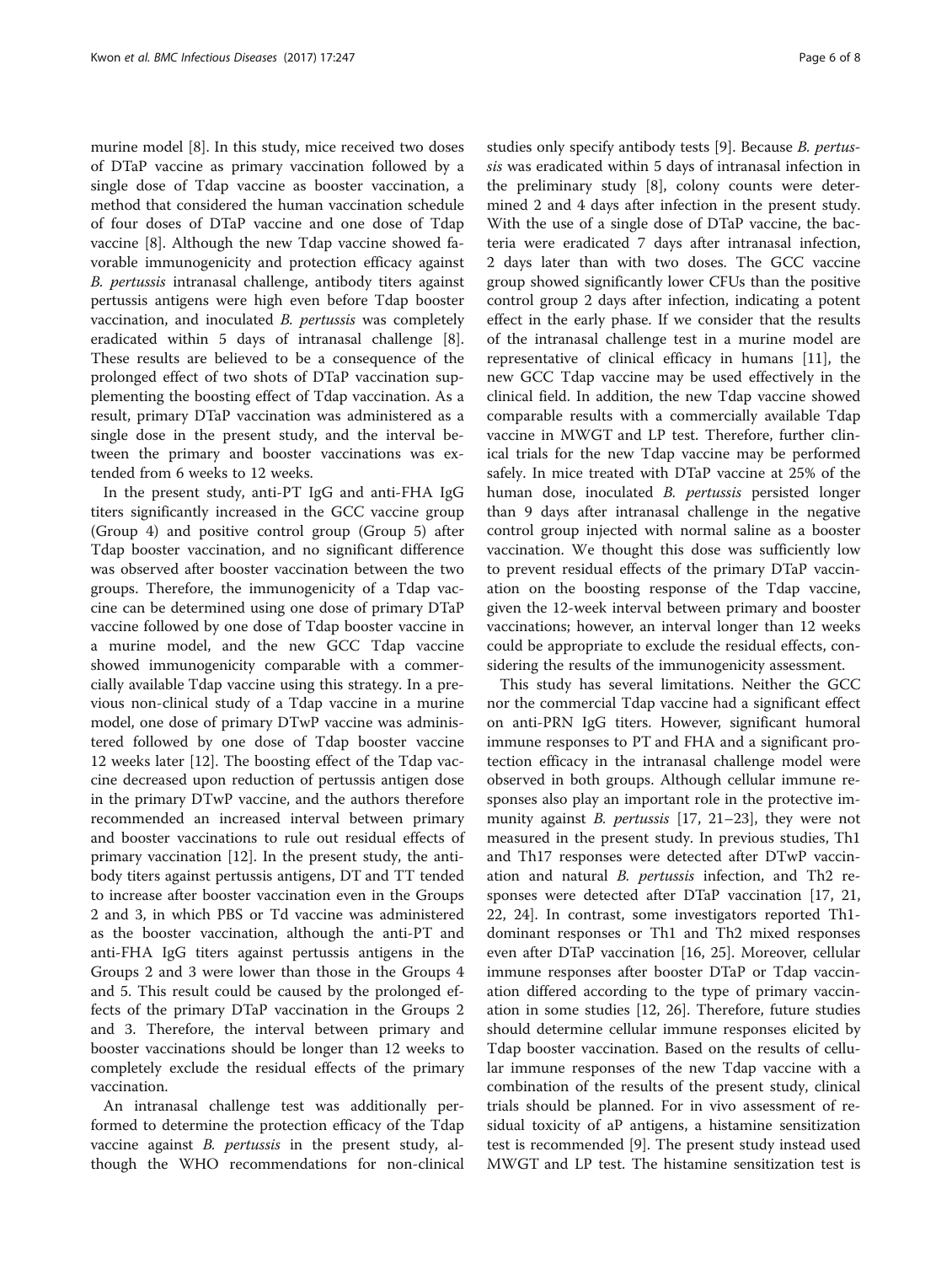<span id="page-6-0"></span>supposed to be performed using a GCC DTaP vaccine containing an increased aP antigen dose than the GCC Tdap vaccine.

## Conclusions

In conclusion, a murine model consisting of a single dose of primary DTaP vaccination followed by a single dose of booster Tdap vaccination can be applied to nonclinical studies of Tdap vaccines with an interval longer than 12 weeks between primary and booster vaccinations. When tested according to this model, the new GCC Tdap vaccine exhibited comparable immunogenicity, protection efficacy, and safety with a commercially available Tdap vaccine. Future clinical trials using the new GCC Tdap vaccine can be performed after confirmation of appropriate cellular immune responses in nonclinical trials.

## Abbreviations

CFU: Colony forming unit; DT: Diphtheria toxoid; DTaP: Diphtheria-tetanusacellular pertussis; DTwP: Diphtheria-tetanus-whole cell pertussis; FHA: Filamentous hemagglutinin; GCC: Green Cross Corporation; LP: Leukocytosis promotion; MWGT: Mouse weight gain test; PBS: Phosphate-buffered saline; PRN: Pertactin; PT: Pertussis toxin; SD: Standard deviation; Td: Tetanus-reduced dose diphtheria; Tdap: Tetanus-reduced dose diphtheria-acellular pertussis; TT: Tetanus toxoid; WHO: World Health Organization

#### Funding

This study was supported by the Green Cross Corporation (Yongin, Republic of Korea, Grant No.: 5–2013-D0083–00001).

## Availability of data and material

The datasets used and/or analysed during the current study available from the corresponding author on reasonable request.

#### Authors' contributions

DHA, GSC, and JHK designed the study. SBH, DHH, KRK, and BRK conducted experiments and collected and analyzed the data. HJK and JHK analyzed the data. HJK, SBH, and JHK wrote the manuscript. All authors read and approved the final manuscript.

#### Competing interest

DHA and GSC are employees of the Green Cross Corporation, but they were not involved in the data acquisition and analysis. All of the other authors declare no competing interest.

#### Consent for publication

Not applicable.

### Ethics approval

The present study was approved by the Institutional Animal Care and Use Committee of the College of Medicine, The Catholic University of Korea (approval number: CUMC-2013-0029-02) and the Orientbio Co. Ltd. (approval number: ORIENT-IACUC-14184).

## Publisher's note

Springer Nature remains neutral with regard to jurisdictional claims in published maps and institutional affiliations.

#### Author details

<sup>1</sup>Department of Pediatrics, Seoul St. Mary's Hospital, College of Medicine, The Catholic University of Korea, 222 Banpo-daero, Seocho-gu, Seoul 06591, Republic of Korea. <sup>2</sup>The Vaccine Bio Research Institute, College of Medicine, The Catholic University of Korea, Seoul, Republic of Korea. <sup>3</sup>Research Center, Green Cross Corporation, Yongin, Republic of Korea.

Received: 12 January 2017 Accepted: 30 March 2017 Published online: 04 April 2017

#### References

- 1. Mattoo S, Cherry JD. Molecular pathogenesis, epidemiology, and clinical manifestations of respiratory infections due to Bordetella pertussis and other Bordetella subspecies. Clin Microbiol Rev. 2005;18:326–82.
- 2. Hewlett EL, Edwards KM. Clinical practice. Pertussis-not just for kids. N Engl J Med. 2005;352:1215–22.
- 3. Sato Y, Sato H. Development of acellular pertussis vaccines. Biologicals. 1999;27:61–9.
- 4. Choe YJ, Park YJ, Jung C, Bae GR, Lee DH. National pertussis surveillance in South Korea 1955-2011: epidemiological and clinical trends. Int J Infect Dis. 2012;16:e850–4.
- 5. de Melker HE, Schellekens JF, Neppelenbroek SE, Mooi FR, Rumke HC, Conyn-van Spaendonck MA. Reemergence of pertussis in the highly vaccinated population of the Netherlands: observations on surveillance data. Emerg Infect Dis. 2000;6:348–57.
- 6. Centers for Disease Control and Prevention (CDC). Updated recommendations for use of tetanus toxoid, reduced diphtheria toxoid and acellular pertussis (Tdap) vaccine from the advisory Committee on immunization practices, 2010. MMWR Morb Mortal Wkly Rep. 2011;60:13–5.
- 7. Choi KM, Kim KH, Kim YJ, Kim JH, Park SE, Lee HJ, et al. Recommendation for the use of newly introduced Tdap vaccine in Korea. Korean J Pediatr. 2011;54:141–5.
- 8. Han SB, Kang KR, Huh DH, Lee HC, Lee SY, Kim JH, et al. Preliminary study on the immunogenicity of a newly developed GCC Tdap vaccine and its protection efficacy against Bordetella pertussis in a murine intranasal challenge model. Clin Exp Vaccine Res. 2015;4:75–82.
- 9. World Health Organization Expert Committee on Biological Standardization. Recommendations to assure the quality, safety and efficacy of acellular pertussis vaccines. WHO Technical Report Series. 2013;979:187–260.
- 10. Boursaux-Eude C, Thiberge S, Carletti G, Guiso N. Intranasal murine model of Bordetella pertussis infection: II. Sequence variation and protection induced by a tricomponent acellular vaccine. Vaccine. 1999;17:2651–60.
- 11. Guiso N, Capiau C, Carletti G, Poolman J, Hauser P. Intranasal murine model of Bordetella pertussis infection. I. Prediction of protection in human infants by acellular vaccines. Vaccine. 1999;17:2366–76.
- 12. Reynolds E, Walker B, Xing D, Southern J, Asokanathan C, Dagg B, et al. Laboratory investigation of immune responses to acellular pertussis vaccines when used for boosting adolescents after primary immunisation with whole cell pertussis vaccines: a comparison with data from clinical study. Vaccine. 2006;24:3248–57.
- 13. Cherry JD. The present and future control of pertussis. Clin Infect Dis. 2010; 51:663–7.
- 14. Kataoka M, Yamamoto A, Ochiai M, Harashima A, Nagata N, Hasegawa H, et al. Comparison of acellular pertussis-based combination vaccines by Japanese control tests for toxicities and laboratory models for local reaction. Vaccine. 2009;27:1881–8.
- 15. World Health Organization Department of Immunization, Vaccines and Biologicals. Manual for quality control of diphtheria, tetanus and pertussis vaccines. 2013. [http://apps.who.int/iris/bitstream/10665/80681/1/WHO\\_IVB\\_](http://apps.who.int/iris/bitstream/10665/80681/1/WHO_IVB_11.11_eng.pdf?ua=1) [11.11\\_eng.pdf?ua=1](http://apps.who.int/iris/bitstream/10665/80681/1/WHO_IVB_11.11_eng.pdf?ua=1). Accessed 10 Jan 2017.
- 16. Watanabe M, Komatsu E, Sato T, Nagai M. Evaluation of efficacy in terms of antibody levels and cell-mediated immunity of acellular pertussis vaccines in a murine model of respiratory infection. FEMS Immunol Med Microbiol. 2002;33:219–25.
- 17. Redhead K, Watkins J, Barnard A, Mills KH. Effective immunization against Bordetella pertussis respiratory infection in mice is dependent on induction of cell-mediated immunity. Infect Immun. 1993;61:3190–8.
- 18. Halperin SA, Smith B, Russell M, Hasselback P, Guasparini R, Skowronski D, et al. An adult formulation of a five-component acellular pertussis vaccine combined with diphtheria and tetanus toxoids is safe and immunogenic in adolescents and adults. Vaccine. 2000;18:1312–9.
- 19. Southern J, Andrews N, Burrage M, Miller E. Immunogenicity and reactogenicity of combined acellular pertussis/tetanus/low dose diphtheria vaccines given as a booster to UK teenagers. Vaccine. 2005;23:3829–35.
- 20. Van der Wielen M, Van Damme P, Joossens E, Francois G, Meurice F, Ramalho A. A randomised controlled trial with a diphtheria-tetanus-acellular pertussis (dTpa) vaccine in adults. Vaccine. 2000;18:2075–82.